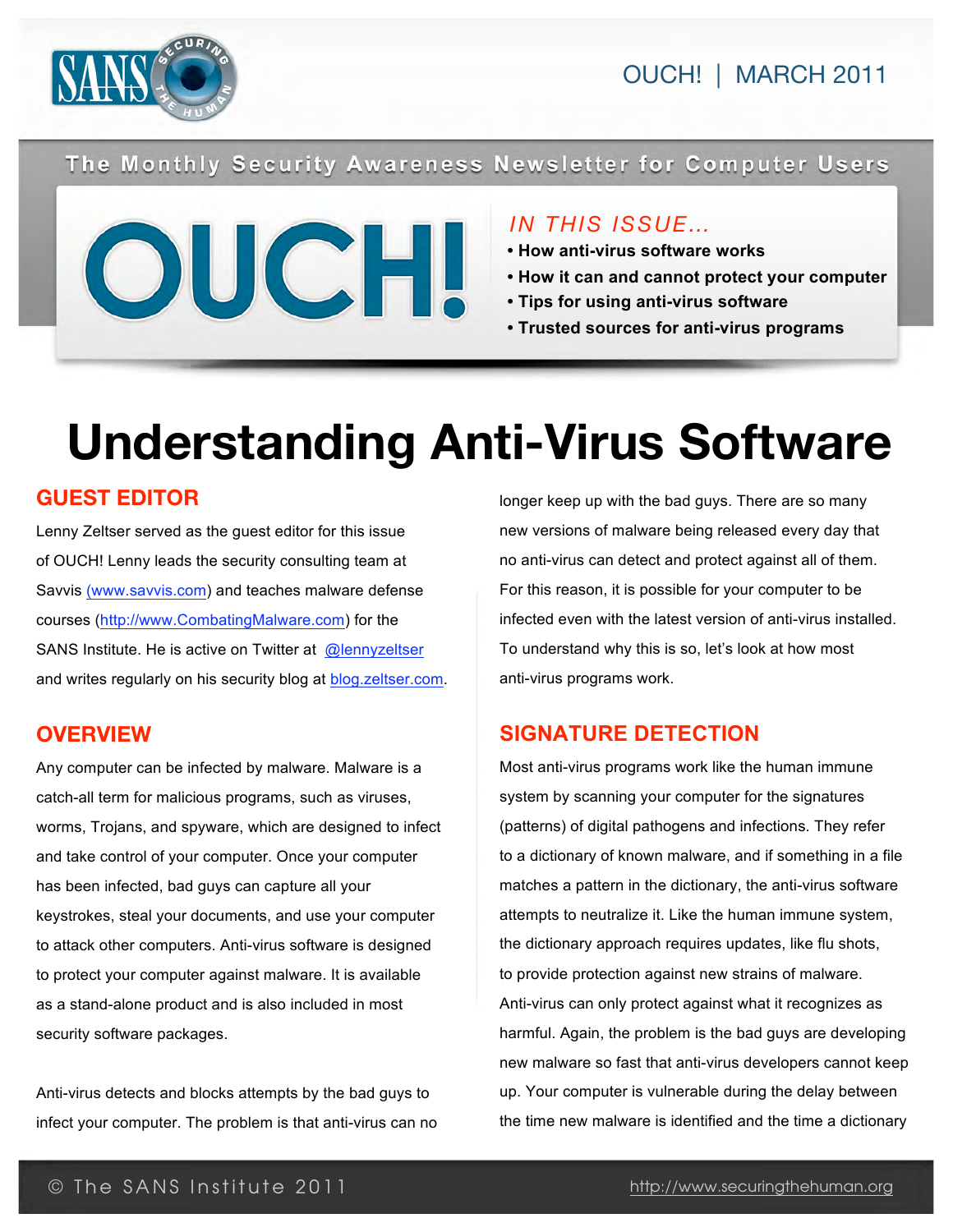



# **Understanding Anti-Virus Software**

update is released by anti-virus vendors. This is why it is important that you keep your anti-virus product as up-to-date as possible.

# **BEHAVIOR DETECTION**

In this approach, instead of attempting to identify known malware, anti-virus software monitors the behavior of software installed on your computer. When a program acts suspiciously, such as trying to access a protected file or to modify another program, anti-virus spots the suspicious activity and alerts you to it. This approach provides protection against brand new types of malware that do not yet exist in any dictionary. The problem with this approach is that it can generate a large number of false warnings. You, the computer user, may be unsure about what to allow or not allow and over time become desensitized to all those warnings. You might be tempted to click *Accept* on every warning, leaving your computer wide open to attack and infection.

### **ANTI-VIRUS TIPS**

#### *1. Don't Assume You're Not At Risk*

Every computer, regardless of its operating system, is vulnerable to attack. While anti-virus cannot protect against all types of malware, the security of your computer is enhanced substantially when anti-virus software is installed, up to date, and working properly.

#### *2. Download Only From Trusted Sources*

Obtain security software only from known, trusted sources and vendors. It is a common ploy of cybercriminals to pretend to be selling anti-virus programs that are in fact malware. We list several trusted sources for anti-virus solutions at the end of this newsletter.

#### *3. Keep Your Software Current*

Make sure you have the latest version of your anti-virus

*It is important to keep your anti-virus product as up-to-date as possible.*